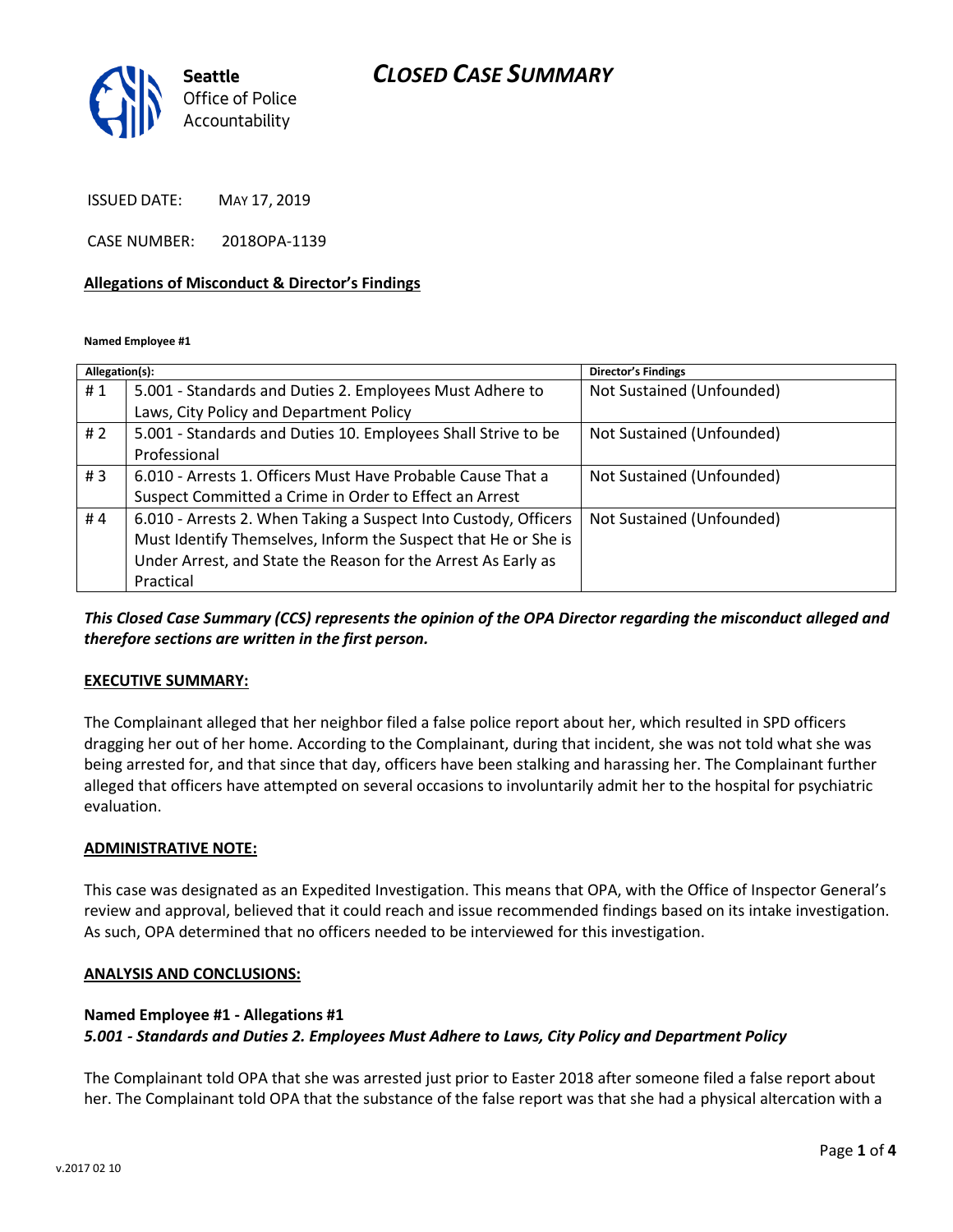# *CLOSE CASE SUMMARY*



OPA CASE NUMBER:

woman and attempted to run that woman over with her car. The Complainant stated that she accepted plea deal in that case and was ordered to complete community service and participate in a drug and alcohol program.

The Complainant alleged that in the days leading up to her arrest and for approximately two to three weeks afterwards, officers engaged in harassing behavior towards her, which included their coming to her home and yelling and screaming at her for no apparent reason. The Complainant stated that the harassment stopped for a period of time after she complained about it to a member of Seattle's City Council; however, she stated that it has since started up again. The Complainant indicated that a police vehicle was positioned outside of her house one evening for unknown reasons, and four bicycle officers circled around her one day while she was standing outside of a Ballard coffee shop. The Complainant told OPA that she has no idea why this harassment is taking place, but she would like it to stop.

The Complainant also told OPA that, the day before she was arrested, she brought a man home, who she believed was a SPD officer, after he "picked [her] up at a bar." The Complainant explained that the reason she believed that the man was a SPD officer was because she recognized him as one of the eight or nine officers who were present outside of her house the day she was arrested. The Complainant knows him by the name "Brian," but she is unaware of his last name. The Complainant stated that they "had sex," but they did not talk about what he did for a living, and he was not in uniform. The Complainant has not seen this person at any point afterwards.

In terms of what she would like to see as a resolution to her complaint, the Complainant stated that she wanted to know why these things are happening, because she does not believe that what she described were coincidences.

### *SPD Information*

SPD officers arrested the Complainant on March 29, 2018 for two counts of misdemeanor assault. Her arrest was relating to an incident that took place at the school that the Complainant's daughter attends. She was legally prohibited from being in the vicinity of the school and she was identified by witnesses as committing crimes therein. The General Offense Report relating to this incident noted that the Complainant refused to come out of her home and that the officers believed that she may have been experiencing a mental crisis. A Crisis Report was completed concerning the Complainant's arrest.

OPA found that there were approximately 14 other calls for police service associated with the Complainant between the timeframe of March 17, 2018 to May 22, 2018. SPD's Records Management System indicated that there was a mental caution associated with the Complainant's name. OPA also discovered that the Complainant was the respondent in three orders of protection. Additional relevant information located by OPA shows that there were other follow-up police calls associated with court order violations by the Complainant and that King County mental health professionals were called for assistance on more than one occasion.

OPA also reviewed Body Worn Video (BWV) during its intake investigation and found that the officers treated the Complainant respectfully and were engaged in documented and legitimate police action when they encountered the Complainant.

## *Additional Information*

OPA followed up on information provided by the Complainant that she believed would corroborate her allegations, but none of those sources did so.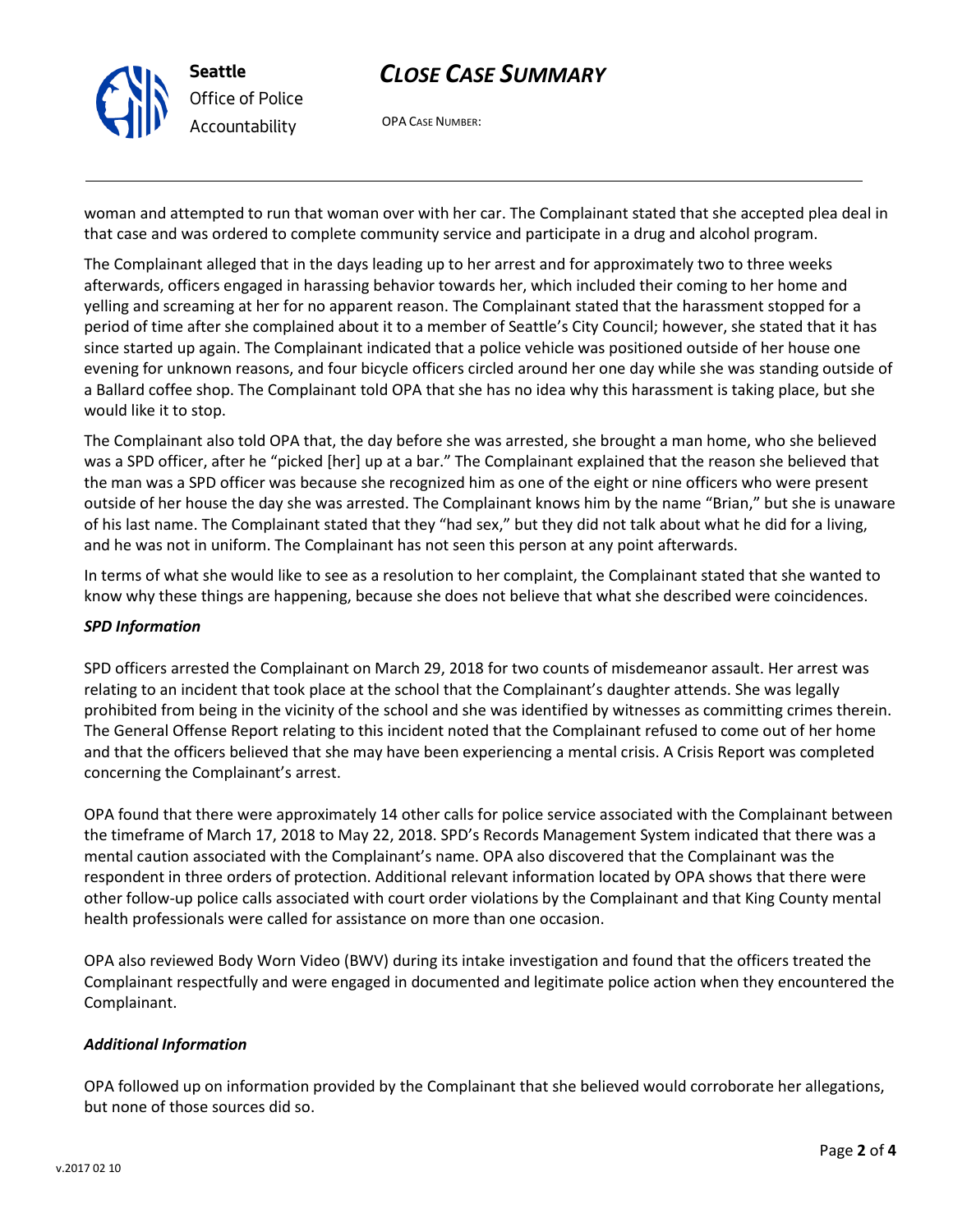

OPA CASE NUMBER:

#### *Analysis*

SPD Policy 5.001-POL-2 requires that employees adhere to laws, City policy, and Department policy. If officers had engaged in the type of harassing behavior as alleged by the Complainant, it could have violated Department policy.

As identified above, the evidence obtained by OPA did not support any of the allegations made by the Complainant. The interactions that the Complainant had with SPD officers were frequent, but they were directly related to legitimate police responses to the Complainant's actions. OPA concludes that the SPD employees who responded to calls for service involving the Complainant did so in a manner that followed SPD policies and procedures. Based on OPA's review of the totality of the evidence, OPA finds insufficient support for the Complainant's allegations. For these reasons, I recommend that this allegation be Not Sustained – Unfounded.

#### Recommended Finding: **Not Sustained (Unfounded)**

**Seattle**

*Office of Police Accountability*

### **Named Employee #1 - Allegation #2** *5.001 - Standards and Duties 10. Employees Shall Strive to be Professional*

SPD Policy 5.001-POL-10 requires that SPD employees "strive to be professional at all times." The policy further instructs that "employees may not engage in behavior that undermines public trust in the Department, the officer, or other officers." (SPD Policy 5.001-POL-10.) The policy further states the following: "Any time employees represent the Department or identify themselves as police officers or Department employees, they will not use profanity directed as an insult or any language that is derogatory, contemptuous, or disrespectful toward any person." (*Id*.) Lastly, the policy instructs Department employees to "avoid unnecessary escalation of events even if those events do not end in reportable uses of force." (*Id*.)

As discussed above (*see* Named Employee #1, Allegation #1), there is no indication that an unknown employee was unprofessional towards the Complainant during any of the numerous contacts that she has had with SPD. Indeed, OPA could not find any evidence supporting her allegations in this regard. For these reasons, I recommend that this allegation be Not Sustained – Unfounded.

### Recommended Finding: **Not Sustained (Unfounded)**

#### **Named Employee #1 - Allegation #3** *6.010 - Arrests 1. Officers Must Have Probable Cause That a Suspect Committed a Crime in Order to Effect an Arrest*

SPD Policy 6.010-POL-1 requires that officers have probable cause to believe that a suspect committed a crime when effectuating an arrest. Stated differently, where an arrest is not supported by probable cause, it violates law and Department policy.

As discussed above, the Complainant was arrested on March 29, 2018. Based on the evidence in the record, there was sufficient probable cause to take her into custody at that time. OPA classified this allegation against an unknown employee given that the specific facts concerning the incident referenced by the Complainant and who from SPD was involved were unclear. With regard to this unknown employee, OPA recommends that this allegation be Not